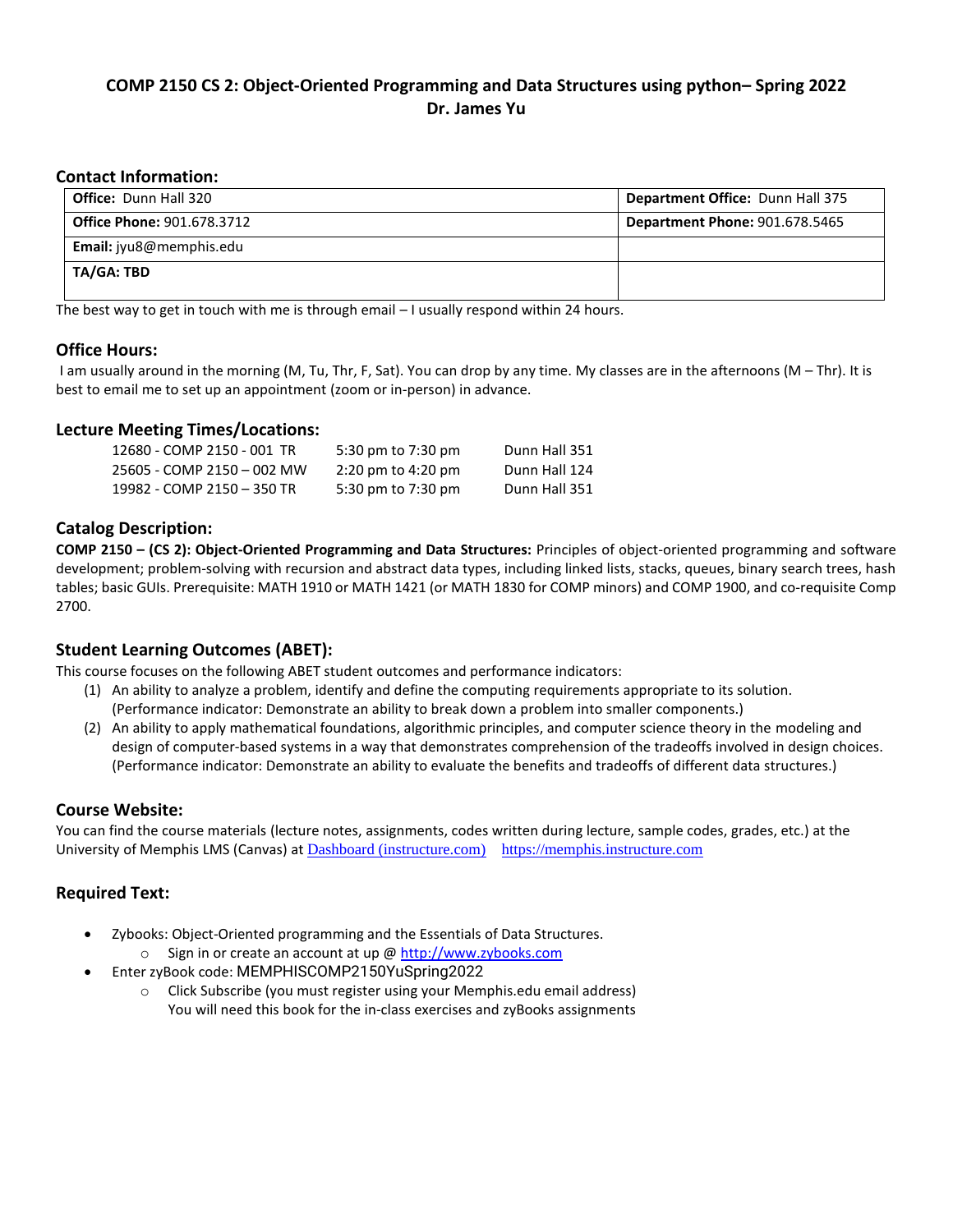**Evaluation:**

| <b>Items</b>                     | <b>Points</b> |
|----------------------------------|---------------|
| <b>Homework Assignments (HW)</b> | 225           |
| zyBooks-Exercises (ZB)           | 100           |
| <b>InClass exercises (IC)</b>    | 175           |
| Quizzes (3) (@100 each)          | 300           |
| <b>Final</b>                     | 250           |
| Total                            | 1050          |

For the honor students (section 350), there will be an extra (project) assignment to fulfill the honor program requirement.

Final grade: add up your point total and divide by 1000. Note that the highest possible percentage grade is 105% since the points add up to 1050. Some of the zyBook exercises consist of in-class and take-home portions. You have to submit the in-class portion to get the overall (in-class + take-home) grade of that assignment. Missing the in-class part will result in a zero for that zyBook exercise assignment. Based on the records ( > 500+), students pay no attention to homework assignments, and zyBooks exercises tended to get poor overall grades (C and below).

|                      | в              |                 |              |               |
|----------------------|----------------|-----------------|--------------|---------------|
| $100 \rightarrow 89$ | $88 - 76$      | $75 - 65$       | 64 > 60      | $59 - 0$      |
| $A + \geq 97\%$      | B+85-88%       | $C+71-75%$      | $D+62-64%$   | $F \leq 59\%$ |
| A 92-96%             | 80-84%<br>в    | C $67 - 70$ %   | $D 60 - 62%$ |               |
| $A - 89 - 91%$       | $B - 76 - 79%$ | $C - 65 - 67$ % |              |               |

**Grading Scale:** Letter grades will be determined as follows:

#### **Assignments:**

You will improve and enhance your programming skills by practicing frequently and regularly. Throughout the semester, many assignments are given to reinforce the concepts discussed in the lecture and provide you with hands-on coding practices. Therefore, you cannot do well in this course unless you work on the assignments persistently. There is no specific laboratory section assigned (as that of Comp1900). Instead, most lab-style exercises (HW, in-class, and zyBooks) are done in the latter part of the lectures to deepen your understanding.

The assignments fall into three categories: inClass : (175 pts), ZyBooks (ZB) Exercises (100 pts), Homework Assignments (HW) (225 pts)

- 1. inClass (175 pts) consists of (in-class, code-along) exercises to reinforce the current topic discussed immediately. Attendance is also indirectly taken through eLearn submission. There is absolutely no makeup for the inClass coding exercise.
- 2. ZyBooks (ZB) exercises (100 pts) are from the required textbook. These are done on your own to reinforce the discussed material during the lecture. ZyBooks assignments are generally posted almost weekly.
- 3. Homework (HW) Assignments (225 pts): HW assignments will allow you to explore the topic more deeply than the zyBooks and in-class exercises.

You need to check the course LMS (Canvas) site regularly [\(https://memphis.instructure.com/\)](https://memphis.instructure.com/)). Please note that we are switching from using the eCouseware to Canvas LMS. All the assignment due dates and updates are posted in the course Canvas. Unfortunately, there is no makeup for the missing assignments.

For the **Honors component** of the course (section 350), in addition to the basic data structures and OO programming assignments (001/002) in Python, honors students work on a project individually or as a pair. The project focuses on data structures and OOP in Python or using Python in the introduction level of (numeric processing)NumPy, (Visualization)Matplotlib, GUI with Tkinter. The project will be posted before spring break in early March, with a due date of one week before the last day of class (April 20)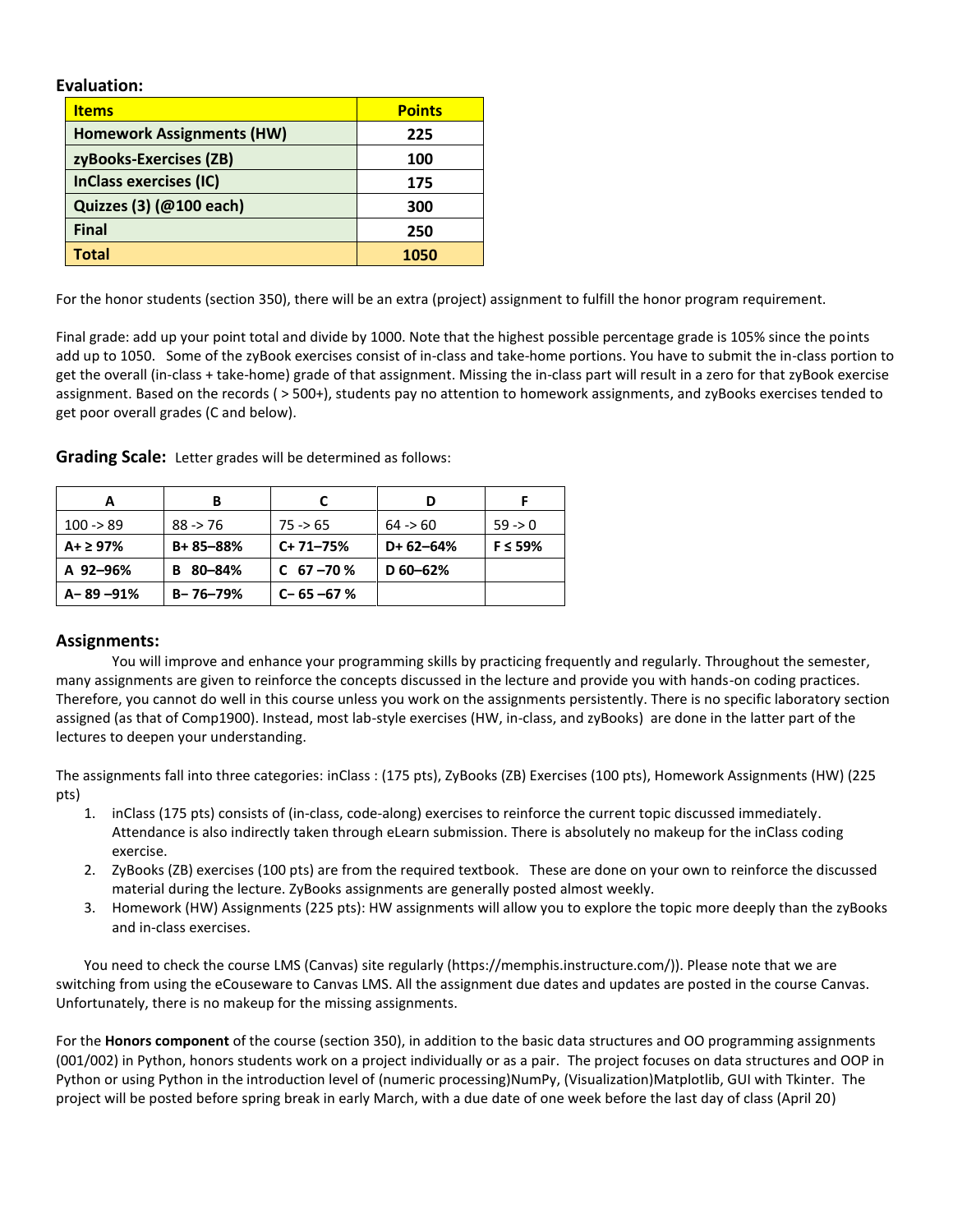# **Attendance / participation: (part of inClass and zyBooks exercises)**

It is essential to attend the Class regularly. The course will keep building on itself and move pretty quickly. Therefore, it would be best to get a good handle on each concept soon after discussing it. Frequently, you will need to submit in-class coding python code, and I will use that for the attendance as well.

You are required to bring your laptop with the assigned zyBook [textbook](#page-0-0) installed for this course. Some inclass exercises may be from the zyBooks chapters. If you miss the lecture and cannot submit the inclass portion, you will receive no marks for the assigned zyBooks exercise. There is absolutely NO Extention for the missing (in-class or take-home portion) zyBooks assignments

### **Email:**

Please check your University of Memphis email (or the email address you provided) regularly (daily), as that is my primary means of communicating with you outside of Class.

#### **Late/Makeup Policy:**

All assignments (including zyBooks exercises) are expected to be completed and turned in on schedule. Each assignment will have specified due dates. Your TA/GA will not accept late assignments except in extreme circumstances. Likewise, makeup quizzes and exams will be given only under extreme circumstances. If you feel that your circumstances warrant a late work submission or a makeup quiz/exam, get in touch with me as soon as possible with documented proof of your situation.

## **Collaboration and Plagiarism/Cheating Policy:**

An essential part of learning how to program is getting plenty of practice with it yourself. I also encourage you to work collaboratively and learn from each other. You are allowed to have similar designs and codes. You have to comment at your program heading with "// collaborated with (list of the name), and which parts of the program are your main contributions." If I (or TA) determine that you have copied something directly from a book, the Internet, or some other source, you will receive a failing grade on the assignment and (at my discretion) a failing grade in the course. If we determine that you have copied work from another student directly without any comment on your contribution, you will receive a failing grade, and this will happen to both you and the person from whom you copied. The Office of Student Conduct will also receive a copy of the incident for further disciplinary action. Please don't put me in this situation.

## **Important: [Dates and Deadlines for the Academic Year 2021-2022:](https://www.memphis.edu/registrar/calendars/dates/22s-dates.php)**

## **Getting Help:**

Although I expect your work for this Class to be done individually or collaboratively with conditions (see above), I encourage you to seek help as soon as possible if you get stuck: ( this key is to start working on your assignment within 24 hours from the posted date)

- Talk to me! I'm very willing to sit down and provide hints without giving away the solution.
- Contact your course TA\GA.
- Online help: I generally have an open zoom open line on Sat 9:30 to 12noon. Please come prepared with specific questions.

## **Student Disabilities:**

If you require disability-related accommodations to meet the course objectives, please contact the Coordinator of Disability Resources located in the Student Development and Advising area of the student services building. For more information about Disability Resources or academic Accommodation, please visit the website at: <http://www.memphis.edu/drs/>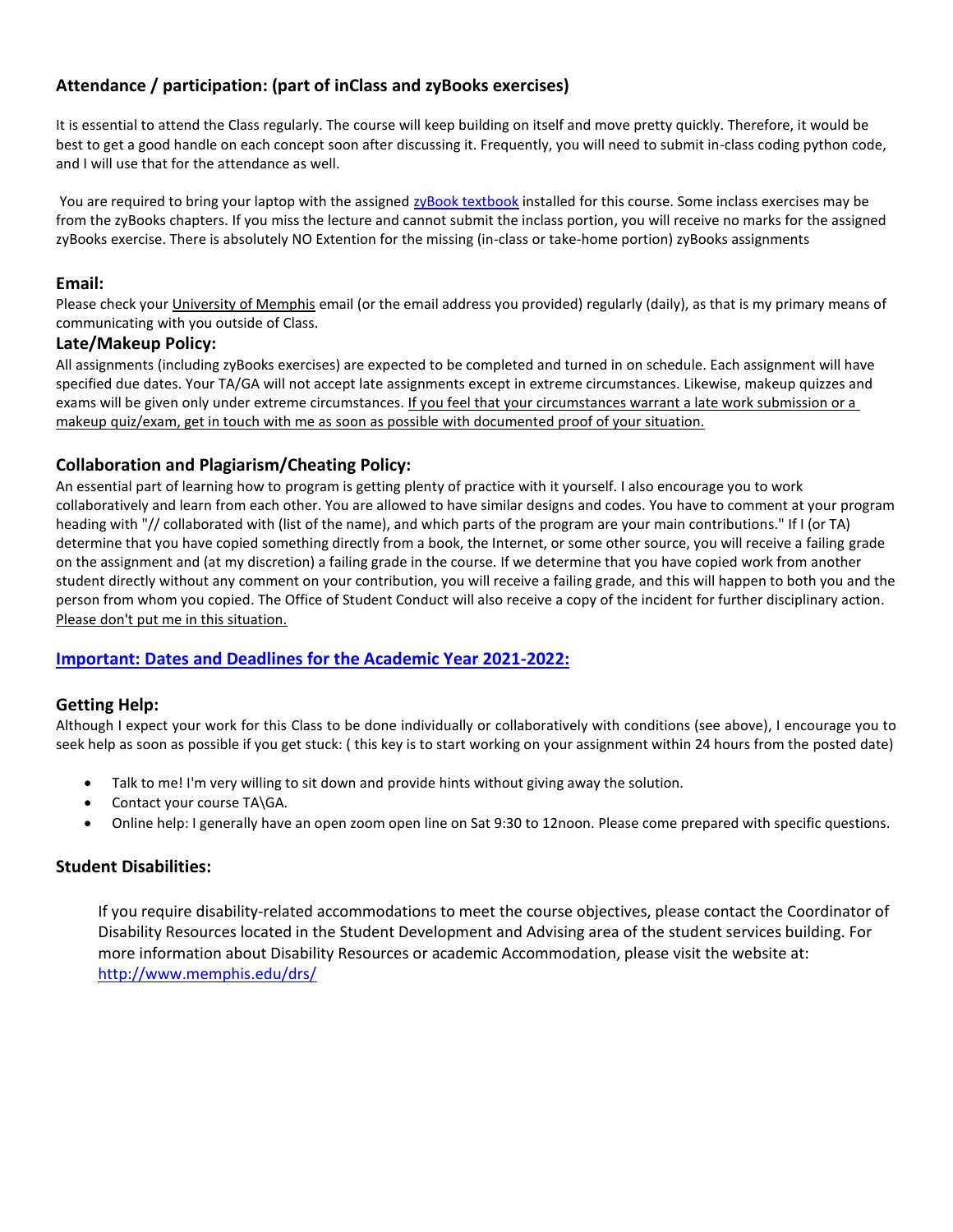| <b>Date</b> | <b>Topic</b>                   | <b>Text</b>  | <b>Quizzes</b> | <b>Assignment</b>                |
|-------------|--------------------------------|--------------|----------------|----------------------------------|
| 01/17       |                                |              |                |                                  |
| 01/20       | Reviews (IDE, system test)     | 2,3          |                |                                  |
| 01/24       |                                |              |                |                                  |
| 01/27       | <b>Review: Data types</b>      | $3 - 6$      |                | <b>HW1: py Basics, Data Type</b> |
| 1/31        |                                |              |                |                                  |
| 2/03        | Review: Class, object          | $7 - 9$      |                | <b>HW2:Basics (3 - 9)</b>        |
| 2/07        |                                |              |                |                                  |
| 2/10        | <b>Exception</b>               | 10           | Quiz 1(02/07)  |                                  |
| 2/14        |                                |              |                |                                  |
| 2/17        | <b>Modules, Packages</b>       | 11           |                | <b>HW3: Exceptions, Modules</b>  |
| 2/21        |                                |              |                |                                  |
| 2/24        | <b>Files</b>                   | 12           |                | <b>HW4: Modules.</b>             |
| 2/28        |                                |              |                |                                  |
| 3/03        | Data Structure, Algo Analysis  | 31, 32       |                | <b>HW5:Files</b>                 |
| 03/07       |                                |              |                |                                  |
| 03/10       | <b>Spring Break (NO CLASS)</b> |              |                |                                  |
| 03/14       |                                |              |                |                                  |
| 03/17       | algo Analysisi, sorting        | 32,33        | Quiz 2(03/14)  |                                  |
| 03/21       |                                |              |                |                                  |
| 03/24       | <b>List Stack Queue</b>        | 34           |                | HW6: Algo, sorting               |
| 03/28       |                                |              |                |                                  |
| 03/31       | List Stack Queue, Hashing      | 34,35        |                | <b>HW7: List Stack, Queue</b>    |
| 04/04       |                                |              |                |                                  |
| 04/07       | <b>Hashing, BST</b>            | 35,36        |                | <b>HW8:Hashing, BST</b>          |
| 04/11       |                                |              |                |                                  |
| 04/14       | <b>BST,OOP</b>                 | 36,13        | Quiz 3(04/11)  |                                  |
| 04/18       |                                |              |                |                                  |
| 04/21       | <b>OOP</b>                     | 13+Notes     |                | HW9:OOP, BST                     |
| 04/25       | <b>OOP</b>                     |              |                |                                  |
| 04/28       | <b>Study Day/No Class</b>      | <b>Notes</b> |                |                                  |

The quiz dates are subject to change. Each quiz is approximately 45 to 60 minutes. Plan to attend the entire lecture on the quiz day. If you miss a quiz, there is absolutely no retake.

Tentative Quiz and Exam Topics:

- Quiz1: review of (comp 1900) python basics, Data type, Class, objects
- Quiz2: File, data structure, Algorithm analysis (Big O factor)
- Quiz3: sorting, List Stack, Queue, and hashing.
- Final Exam: "all of the above".